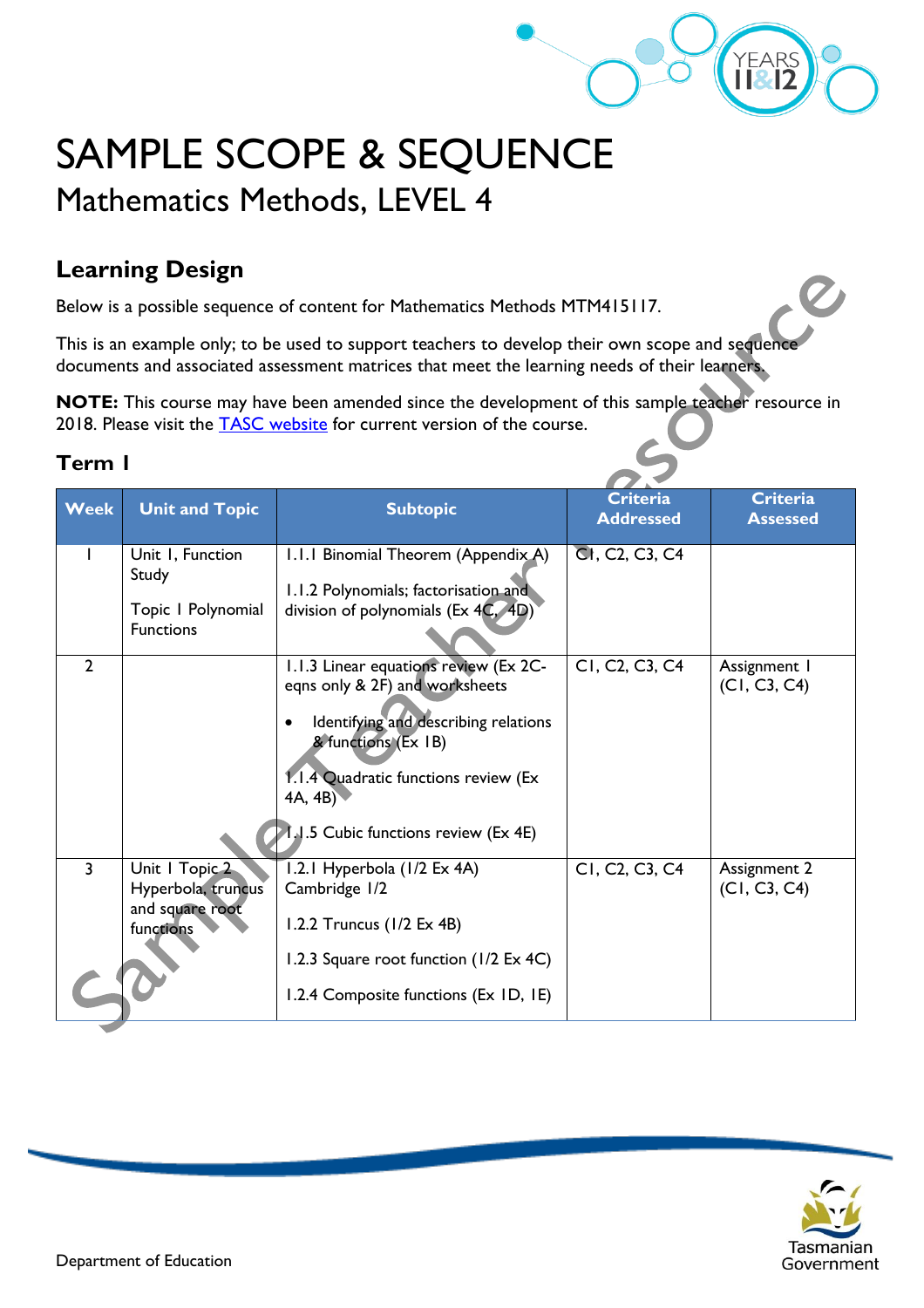| <b>Week</b>     | <b>Unit and Topic</b>                          | <b>Subtopic</b>                                                                                                                            | <b>Criteria</b><br><b>Addressed</b>                  | <b>Criteria</b><br><b>Assessed</b> |
|-----------------|------------------------------------------------|--------------------------------------------------------------------------------------------------------------------------------------------|------------------------------------------------------|------------------------------------|
| $\overline{4}$  | Unit   Topic 3<br>Exponential &<br>Logarithmic | 1.2.5 Maths relay and if needed, extra<br>work on Transformations (Ex 3A, 3B,<br>3C, 3D, 3F, 3G)                                           | CI, C <sub>2</sub> , C <sub>3</sub> , C <sub>4</sub> |                                    |
|                 | functions                                      | 1.3.1 Exponential equations (Ex 5C)                                                                                                        |                                                      |                                    |
|                 |                                                | 1.3.2 Logarithms (Ex 5D, 5B)                                                                                                               |                                                      |                                    |
| 5               |                                                | 1.3.3 Exponential functions (Ex 5A, 5B)                                                                                                    | CI, C <sub>2</sub> , C <sub>3</sub> , C <sub>4</sub> | Asst 3 (CI, C)<br>C <sub>4</sub>   |
|                 |                                                | Review and Progress Test I WORK<br>FROM TOPICS I and 2                                                                                     | CI, 2, 3, 4                                          | Cl, 2, 3, 4                        |
| $6\phantom{1}6$ |                                                | 1.3.4 Graphs of log functions (Ex 5E,<br>5F)                                                                                               | CI, C2, C3,                                          |                                    |
| $\overline{7}$  |                                                | 1.3.6 Applications of Exponential and<br>log functions (Ex 51)                                                                             | CI, C <sub>2</sub> , C <sub>3</sub> , C <sub>4</sub> | Asst 4 (C1, C2,<br>C3, C4          |
|                 |                                                | 1.3.7 Inverse functions (ExIF & 7B)                                                                                                        |                                                      |                                    |
| 8               |                                                | Revision and test<br>Test 2 on Unit 1                                                                                                      | CI, C <sub>2</sub> , C <sub>3</sub> , C <sub>4</sub> | Test 2(C1, C2,<br>C3, C4           |
| 9               | <b>UNIT 2 Circular</b><br>(Trig) functions     | 2.1 Radians and degrees (Ex 6A)<br>2.2 Unit circle definitions of sine, cos<br>and tan (Ex 6B)<br>2.3 Symmetry properties (Ex 6B and<br>6C | CI, C <sub>2</sub> , C <sub>3</sub> , C <sub>5</sub> |                                    |
| $\overline{10}$ |                                                | 2.4 Sine and cosine graphs (6D)                                                                                                            | CI. C <sub>2</sub> . C <sub>3</sub> . C <sub>5</sub> | Asst 5 (C1, 2, 3,                  |
|                 |                                                | Desmos investigation (C2, 3)                                                                                                               |                                                      | 5)                                 |
|                 |                                                | 2.5 Solving trig equations, $sin x = a$ , $cos$<br>$x = a$ and tan $x = a$ (Ex 6E)                                                         |                                                      |                                    |
| <b>Break</b>    |                                                |                                                                                                                                            |                                                      |                                    |
| <b>Break</b>    |                                                |                                                                                                                                            |                                                      |                                    |
| Term 2          |                                                |                                                                                                                                            |                                                      |                                    |

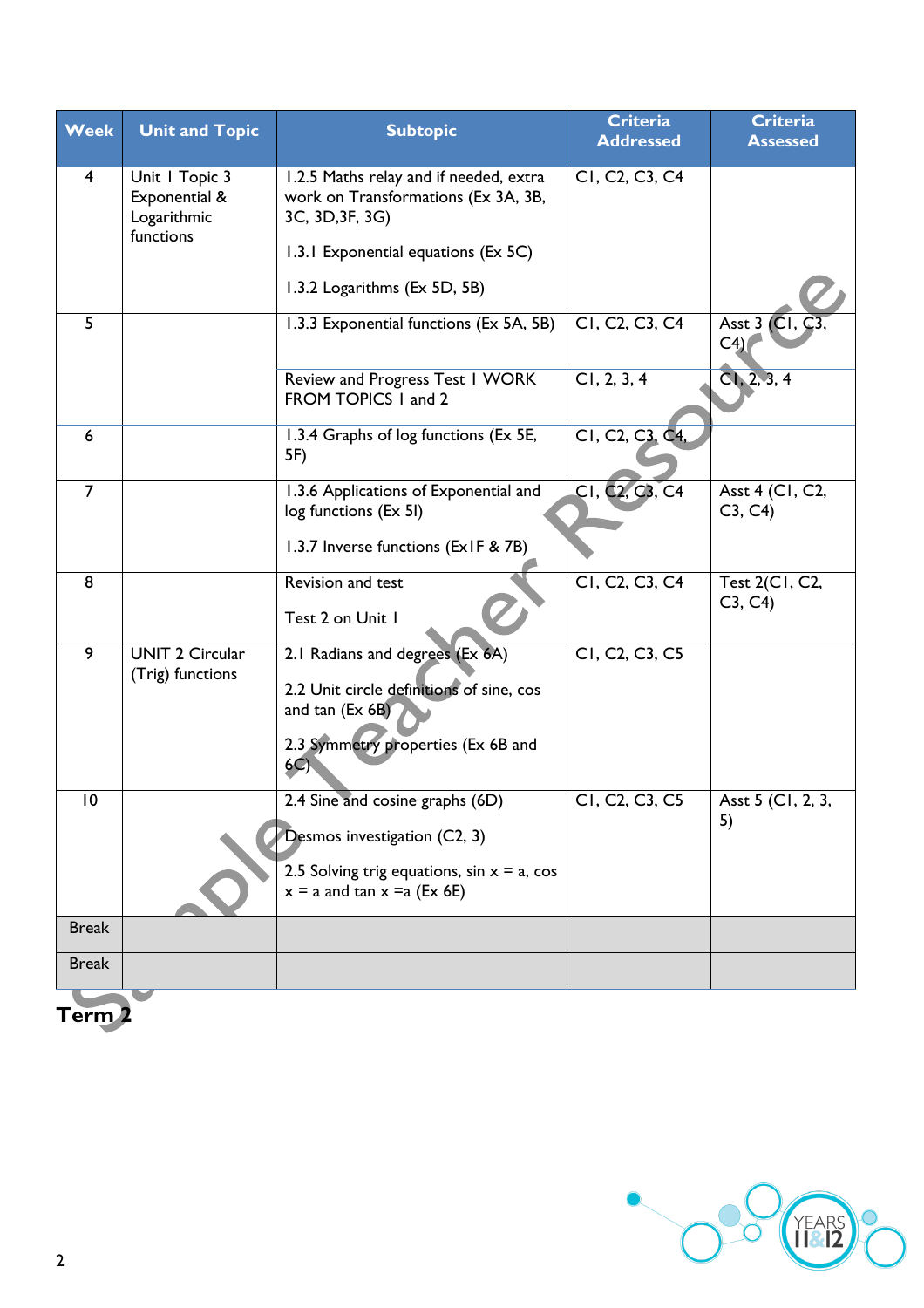| <b>Week</b>    | <b>Unit and Topic</b>                    | <b>Subtopic</b>                                                                    | <b>Criteria</b><br><b>Addressed</b>                  | <b>Criteria</b><br><b>Assessed</b> |
|----------------|------------------------------------------|------------------------------------------------------------------------------------|------------------------------------------------------|------------------------------------|
|                |                                          | 2.6 Translating trig graphs $- y = sin.n(x)$<br>+ b) +c & y = cos.n(x + b) + c     | CI, C <sub>2</sub> , C <sub>3</sub> , C <sub>5</sub> |                                    |
|                |                                          | (EX 6F, Ex 6G)                                                                     |                                                      |                                    |
|                |                                          | 2.7 Find function given trig graph (Ex<br>6I)                                      |                                                      |                                    |
| $\overline{2}$ |                                          | 2.8 Tangent graphs (Ex 6J)                                                         | CI, C <sub>2</sub> , C <sub>3</sub> , C <sub>5</sub> | Asst 6 $(C1, C2)$<br>C3, C5)       |
|                |                                          | 2.9 General solution of trig equations<br>(EX 6K)                                  |                                                      |                                    |
| $\overline{3}$ |                                          | 2.10 Applications of circular functions<br>(EX 6L)                                 | CI, C <sub>2</sub> , C <sub>3</sub> , C <sub>5</sub> | <b>TEST 2 (CI, C3,</b><br>C5)      |
|                |                                          | <b>Revision of Unit</b>                                                            |                                                      |                                    |
|                |                                          | TEST <sub>2</sub>                                                                  |                                                      |                                    |
| $\overline{4}$ | Unit 3 Differential<br>Calculus, Topic I | 3.1.1 Review of Differentiation (Ex 9A)                                            | CI, C2, C3, C4,                                      |                                    |
|                | Differentiation                          | 3.1.2 Rules for differentiation (Ex 9B,<br>9C)                                     |                                                      |                                    |
| 5              |                                          | 3.1.3 The chain rule (Ex 9E, Ex 3F)                                                | CI, C2, C3, C4,<br>C6                                |                                    |
|                |                                          | 3.1.4 Derivative of ex and loge x (Ex<br>9G 7 Ex 9H)                               |                                                      |                                    |
| 6              |                                          | 3.1.5 Derivative of sin x, cos x and tan<br>$x$ (Ex 9I)                            | C1, C2, C3, C4,<br>C6                                |                                    |
|                |                                          | 3.1.6 Product Rule (Ex 9])<br>3.1.7 Quotient Rule (Ex 9K)                          |                                                      |                                    |
| $\overline{7}$ |                                          | 3.1.8 Graph of the derivative function                                             | C1, C2, C3, C4,                                      | Asst 7 (C1, C2,                    |
|                |                                          | (EX 9D)                                                                            | C6                                                   | C3, C6                             |
|                |                                          | 3.1.9 When is a function differentiable?<br>(EX 9M)                                |                                                      |                                    |
| $\frac{8}{3}$  |                                          | 3.1.10 Maths relay                                                                 | CI, C2, C3, C6                                       |                                    |
|                |                                          | Note: depending upon time - Curve<br>sketching may need to be left until<br>term 3 |                                                      |                                    |
|                |                                          | 3.2.1 Tangents and normals (Ex 10A)                                                |                                                      |                                    |
|                |                                          | 3.2.2 Stationary points (Ex 10C)                                                   |                                                      |                                    |
| 9              |                                          | <b>REVISION MID YEAR EXAMS</b>                                                     | C4, C5, C6                                           | EXAM (CI, C3,<br>C4, C5, C6)       |
|                |                                          |                                                                                    |                                                      |                                    |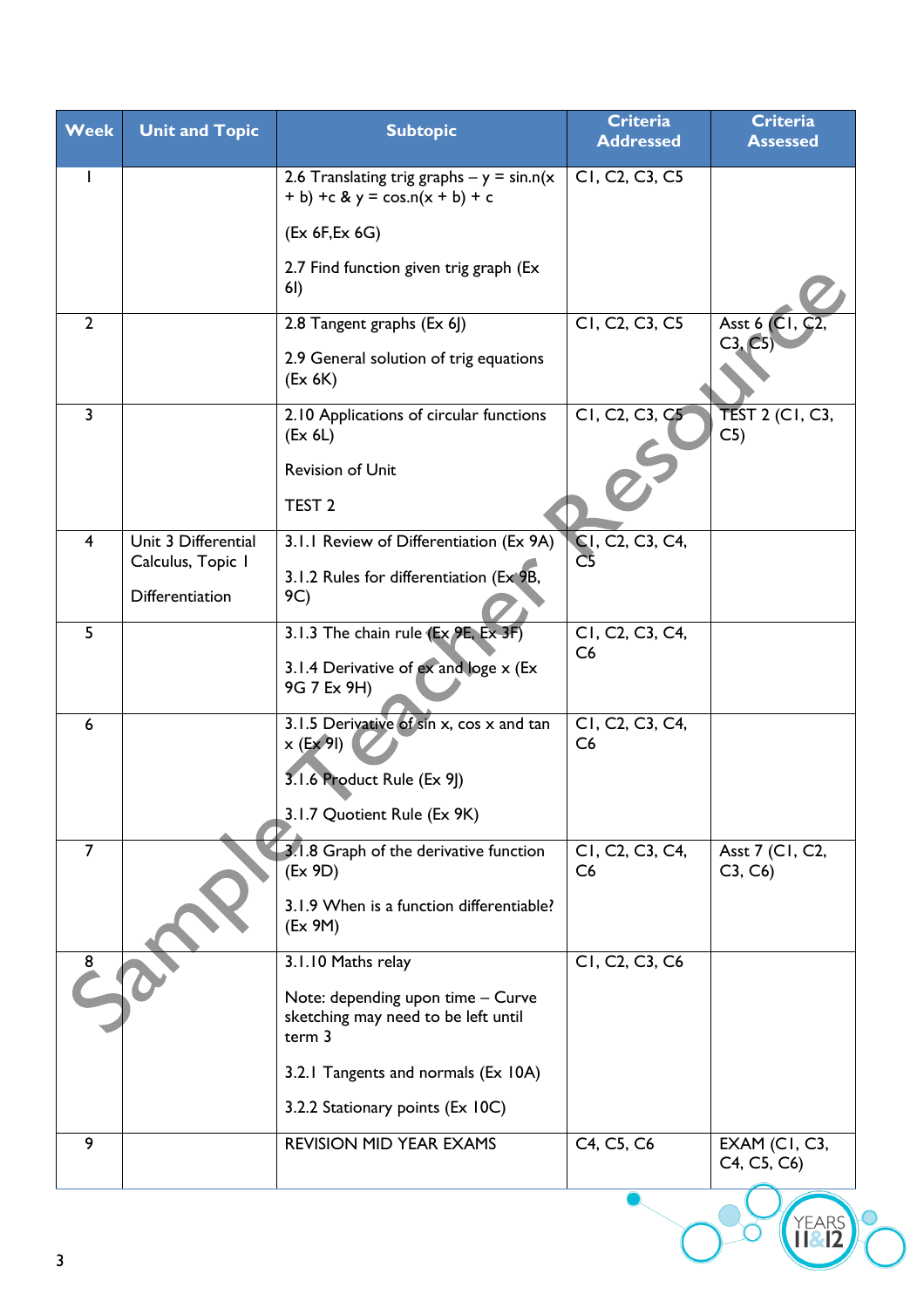| <b>Week</b>  | <b>Unit and Topic</b> | <b>Subtopic</b> | <b>Criteria</b><br><b>Addressed</b> | <b>Criteria</b><br><b>Assessed</b> |
|--------------|-----------------------|-----------------|-------------------------------------|------------------------------------|
| 10           |                       | MID YEAR EXAMS  |                                     |                                    |
| <b>Break</b> |                       |                 |                                     |                                    |
| <b>Break</b> |                       |                 |                                     |                                    |

## **Term 3**

| Term 3         |                                                      |                                                                                                                                                                                                                                                                               |                                                      |                                                   |
|----------------|------------------------------------------------------|-------------------------------------------------------------------------------------------------------------------------------------------------------------------------------------------------------------------------------------------------------------------------------|------------------------------------------------------|---------------------------------------------------|
| <b>Week</b>    | <b>Unit and Topic</b>                                | <b>Subtopic</b>                                                                                                                                                                                                                                                               | <b>Criteria</b><br><b>Addressed</b>                  | <b>Criteria</b><br><b>Assessed</b>                |
|                | Unit 3 Topic 2<br>Applications of<br>differentiation | <b>EXAM REVIEW</b><br>3.2.3 Types of stationary point-change<br>of sign of first derivative (Ex 10D)<br>3.2.4 Maximum and Minimum<br>Problems (Ex 10E, 10F)                                                                                                                   | CI, C <sub>2</sub> , C <sub>3</sub> , C <sub>6</sub> | Asst 8 (C1, C2,<br>C3, C6                         |
| $\overline{2}$ |                                                      | 3.2.5 Construction box challenge (C1,<br>C <sub>2</sub><br>3.2.6 Rates of change (including<br>velocity and acceleration) (Ex 10B)<br>3.2.7 Popcorn machine (C1, C2)<br>3.2.8 Maths relay                                                                                     | CI, C2, C3, C6                                       | TEST (perhaps a<br>week later)<br>CI, C2, C3, C7) |
| $\overline{3}$ | <b>UNIT 4 Integral</b><br>Calculus                   | 4.1 Anti-differentiation: indefinite<br>integrals (Ex 1IB & 1IC)<br>4.2 Integration by rule: $\int (ax +$<br>b) <sup>n</sup> $\int \frac{1}{(ax+b)^n}$ , $\int e^{kx}$ (Ex IID)<br>4.3 Integration of sin $x$ and cos $x$ (Ex<br>1 I G)<br>& Miscellaneous exercises (Ex 11H) | CI, C <sub>2</sub> , C <sub>3</sub> , C <sub>7</sub> |                                                   |
| 4              |                                                      | 4.4 Area under a graph The<br>Fundamental Theorem of Calculus and<br>definite integrals (Ex 11E)<br>4.5 Area under a curve (Ex IIF), (Ex<br>I(H)<br>4.6 Area between curves (Ex 111)                                                                                          | CI, C2, C3, C7                                       | Asst 9 (CI, C7)                                   |

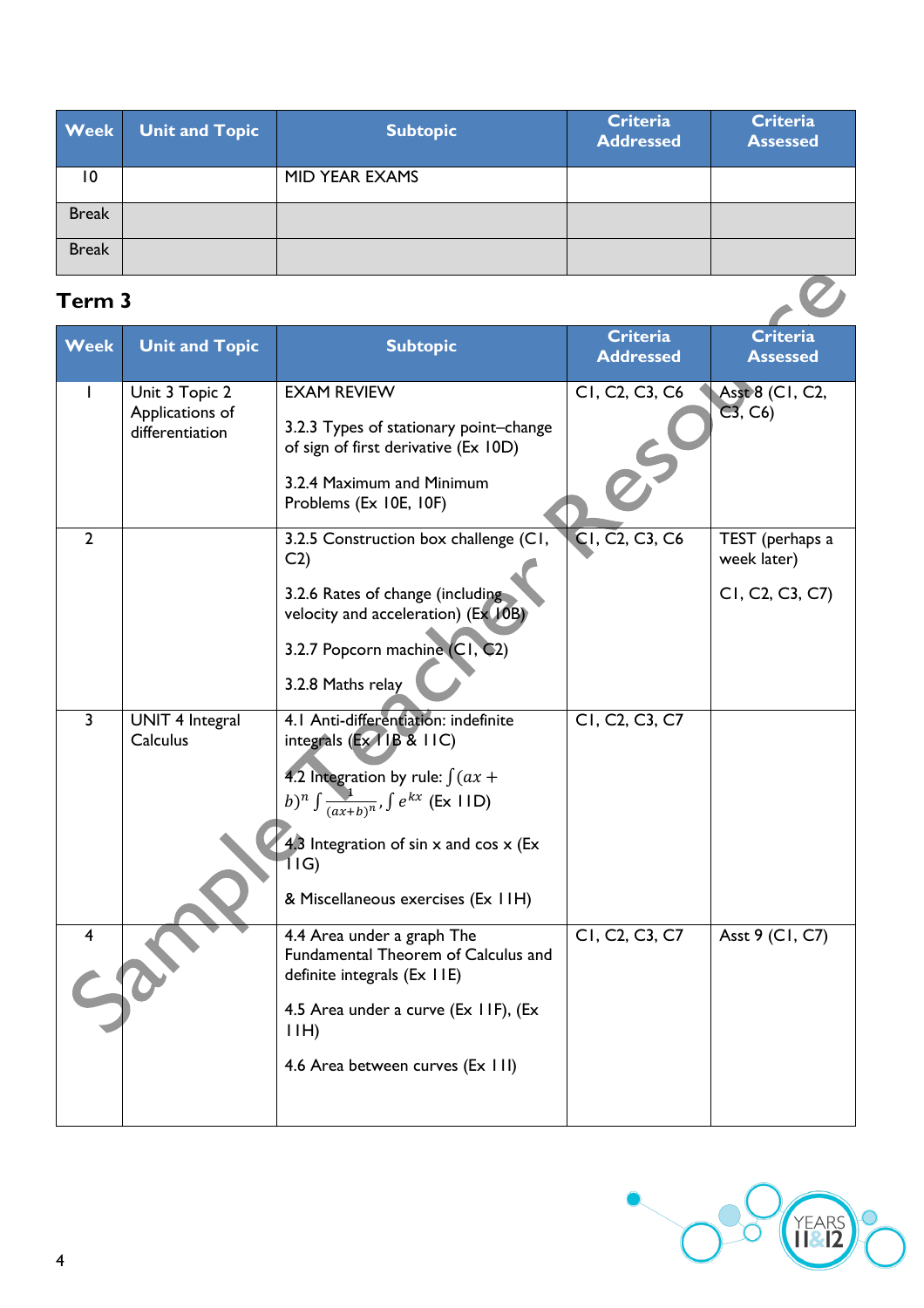| <b>Week</b>     | <b>Unit and Topic</b>                   | <b>Subtopic</b>                                                             | <b>Criteria</b><br><b>Addressed</b>                  | <b>Criteria</b><br><b>Assessed</b> |
|-----------------|-----------------------------------------|-----------------------------------------------------------------------------|------------------------------------------------------|------------------------------------|
| 5               |                                         | 4.7 Area of a region between two<br>curves (Ex 111)                         | CI, C <sub>2</sub> , C <sub>3</sub> , C <sub>7</sub> |                                    |
|                 |                                         | 4.7 Applications of Integration- motion<br>(EX III)                         |                                                      |                                    |
| 6               |                                         | Additional Time for catch-up                                                | CI, C <sub>2</sub> , C <sub>3</sub> , C <sub>7</sub> | TEST (CI, q)                       |
|                 |                                         | <b>Revision Integral Calculus</b>                                           |                                                      |                                    |
|                 |                                         | Test Integral calculus                                                      |                                                      |                                    |
| $\overline{7}$  | Unit 5 Probability                      | 5.1.1 Sample spaces and probability<br>review (Ex 13A)                      | C1, C2, C3, C8                                       |                                    |
|                 | Topic I Discrete<br>Random variables    | 5.1.2 Conditional probability and<br>independence (Ex 13B)                  |                                                      |                                    |
|                 |                                         | 5.1.3 Discrete random variables (Ex<br>13C)                                 |                                                      |                                    |
|                 |                                         | 5.1.4 Expected value (mean), variance<br>& standard deviation (Ex 13D)      |                                                      |                                    |
| 8               | Topic 2 Binomial<br><b>Distribution</b> | 5.2.1 Bernoulli sequences and binomial<br>probability distribution (Ex 14A) | C1, C2, C3, C8                                       | Assignment 10<br>(C1, C8)          |
|                 |                                         | 5.2.2 Graph, expectation & variance of<br>a binomial distribution (Ex 14B)  |                                                      |                                    |
|                 |                                         | 5.2.3 Finding the sample size (Ex 14C)                                      |                                                      |                                    |
| 9               | Topic 3 Normal<br>distribution          | 5.3.1 Normal distribution (Ex 16A)<br>(non examinable)                      | C1, C2, C3, C8                                       |                                    |
|                 |                                         | 5.3.2 Standardisation and the 68-95-<br>99.7% rule (Ex 16B)                 |                                                      |                                    |
|                 |                                         | 5.3.3 Determining normal probabilities<br>(EX 16C)                          |                                                      |                                    |
|                 |                                         | 5.3.4 Solving problems using the<br>normal distribution (Ex 16D)            |                                                      |                                    |
| $\overline{10}$ | Topic 4                                 | 5.3.5 Normal approximation to the<br>binomial distribution (Ex 16E)         | C1, C2, C3, C8                                       | Asst II (CI, C2,<br>C3, C8         |
|                 | Statistical Inference                   | 5.4.1 Populations and samples (Ex 17A)                                      |                                                      |                                    |
| <b>Break</b>    |                                         |                                                                             |                                                      |                                    |
| <b>Break</b>    |                                         |                                                                             |                                                      |                                    |